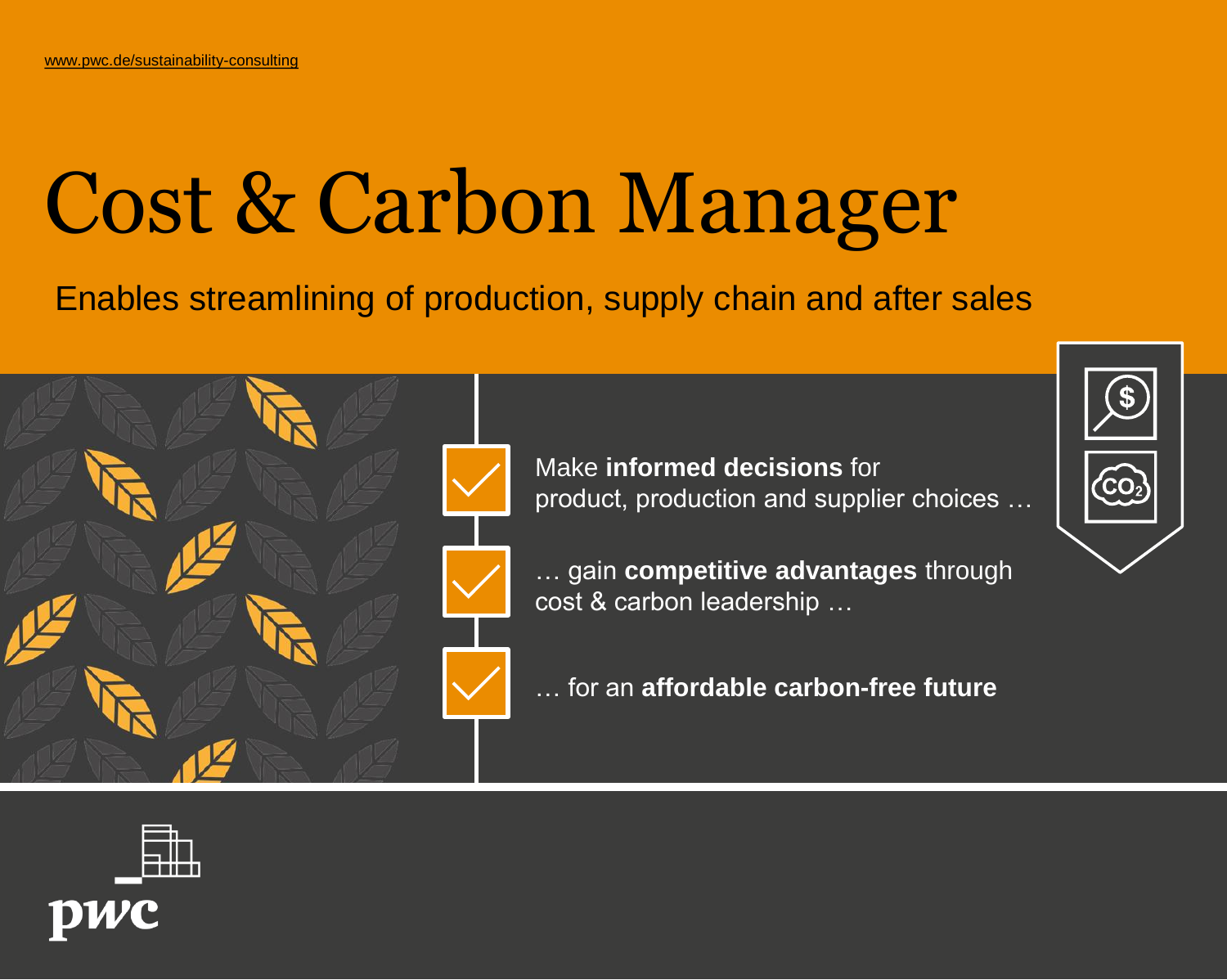

# The latest global developments further emphasize the need for a profound analysis of the product impact

**CO<sup>2</sup> reduction is a relevant factor for companies from an ecological, political and social perspective** 



- In contrary to climate targets,  $CO<sub>2</sub>$  emissions worldwide have increased by nearly 50% in the past 20 years
- **Ecologically**
- The price of  $CO<sub>2</sub>$  certificates has increased by over 1.000% in the last 5 years and is expected to increase to 89 €/t by 2030.



**Social**

- Over 90% of European consumers consider climate protection important
- More than 60% of customers only buy environmentallyfriendly products

• Governments are committing to climate neutrality whereas carbon pricing is the preferred tool for internalizing emissions into business costs.



- **Government**
- Environmental and human rights standards are a central element of the LkSG\* but the legal requirements are are only a small part of the realizable optimization potentials.

\* Lieferkettensorgfaltspflichtengesetz – supply chain due diligence act

**Product costing and value analysis is a highpriority topic for companies in the current global environment**

• Cost-efficient nearshoring and diversification of offshore locations to reduce risk of shortages



• Energy prices are on the rise in regulated markets with sustainability policies

**Global**

• European industries struggle with a reduced market volume after Covid and recovery takes till 2023, esp. automotive, industrial products and retail



**Economic**

- Circularity makes scrap re-use and re-sale an important efficiency-lever
- Automation in trade-off with manual work while global wage levels are changing
- Increased range of manufacturing methods and new design principles, e.g. additive manufacturing
- Introduction of new products at a large scale and highinvests, e.g. electric vehicle market
- Powerful OEMs make it a standard to request transparent offers from suppliers



**Industry**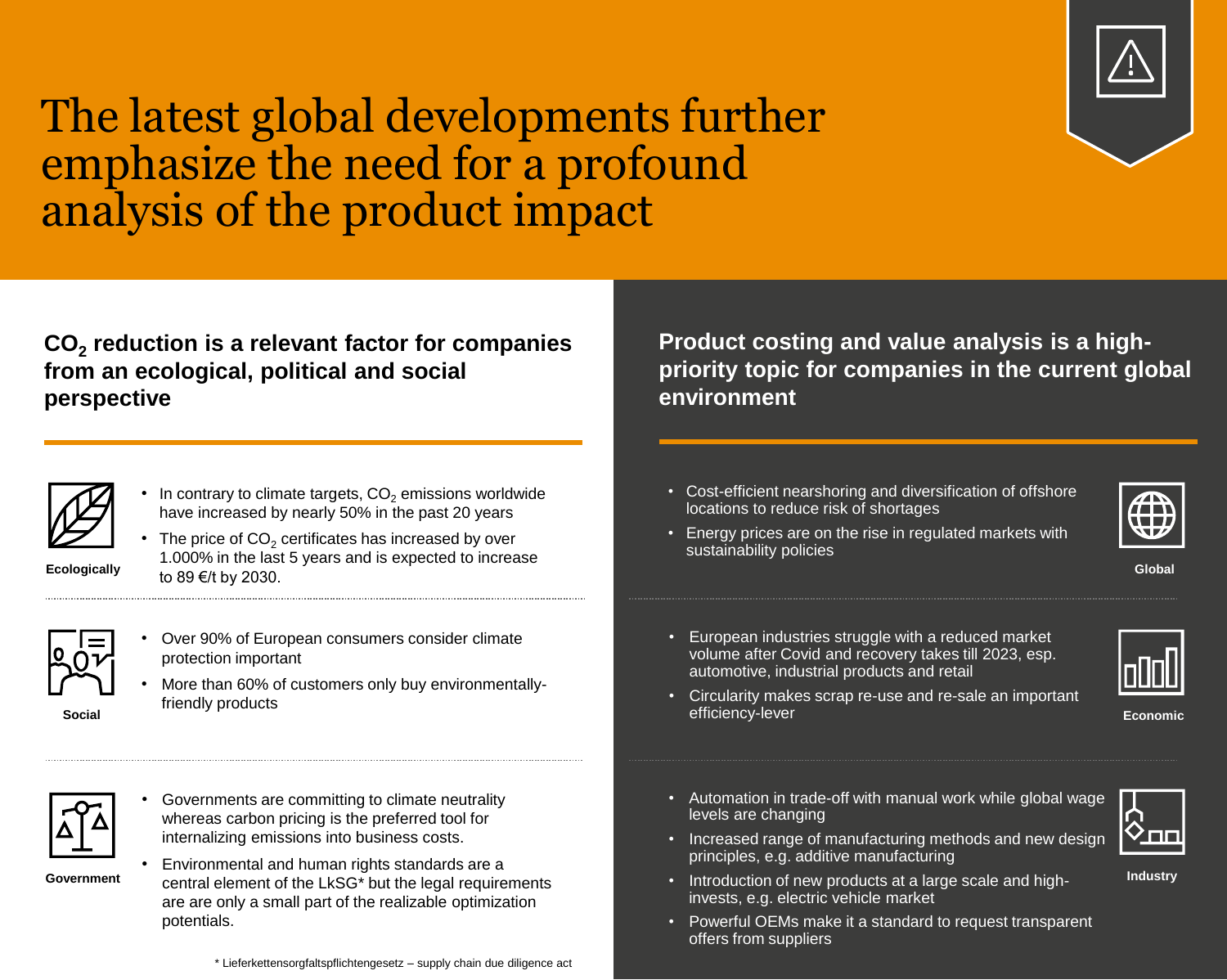

# We support our clients adjusting to these challenges along their strategy and operations

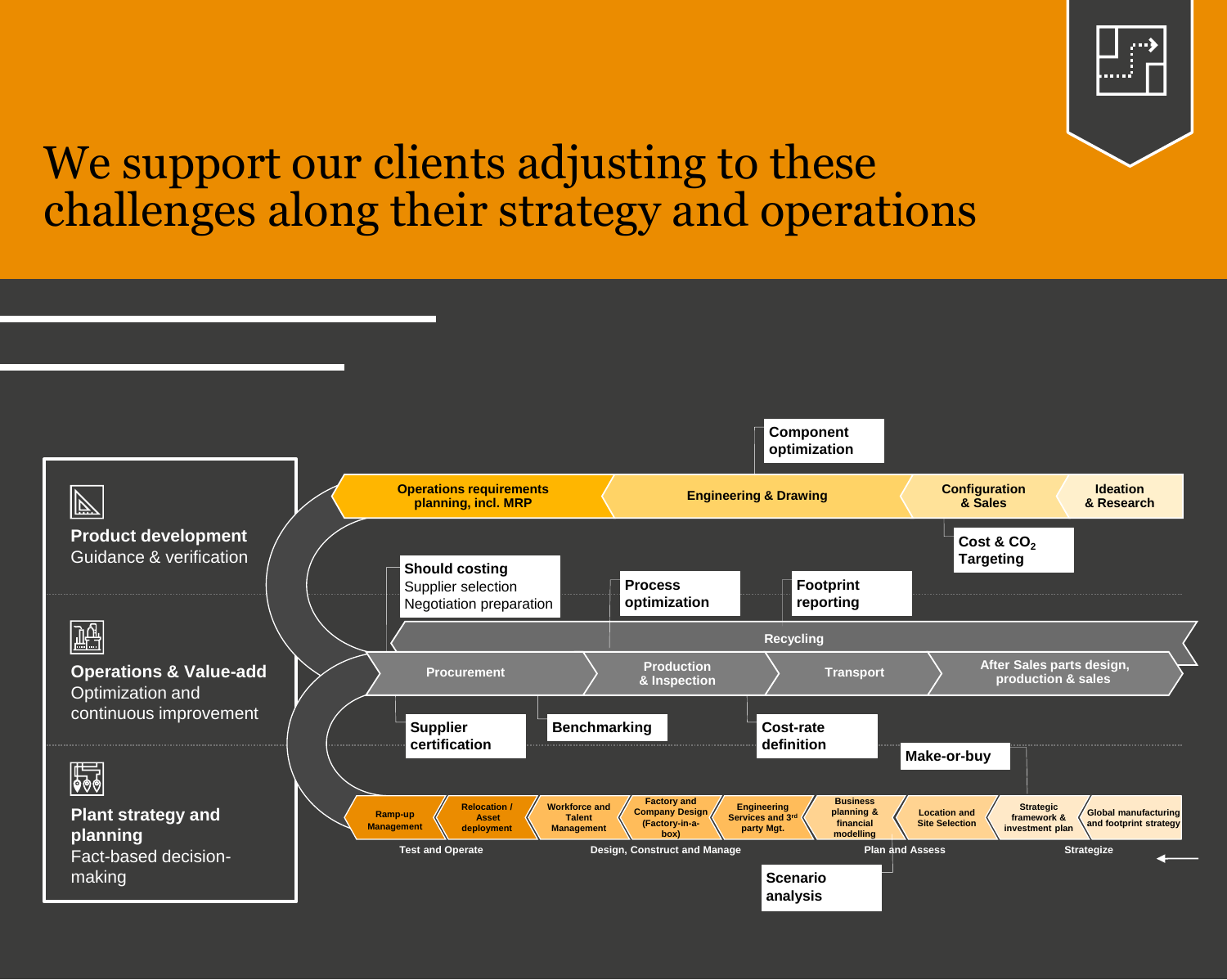### Depending on the project requirements, we apply selected product analysis methods and reference data



- Depending on the required depth and scope, we pick the minimal required methods
- Calculations can be perfomed for single parts on demand, whole categories or as a means to evaluate a use-case
- Depending on the project state, analysis vary from quick estimations to detailed reports

### **Project scoping to your needs <sup>1</sup> <sup>2</sup> Tailored method selection**

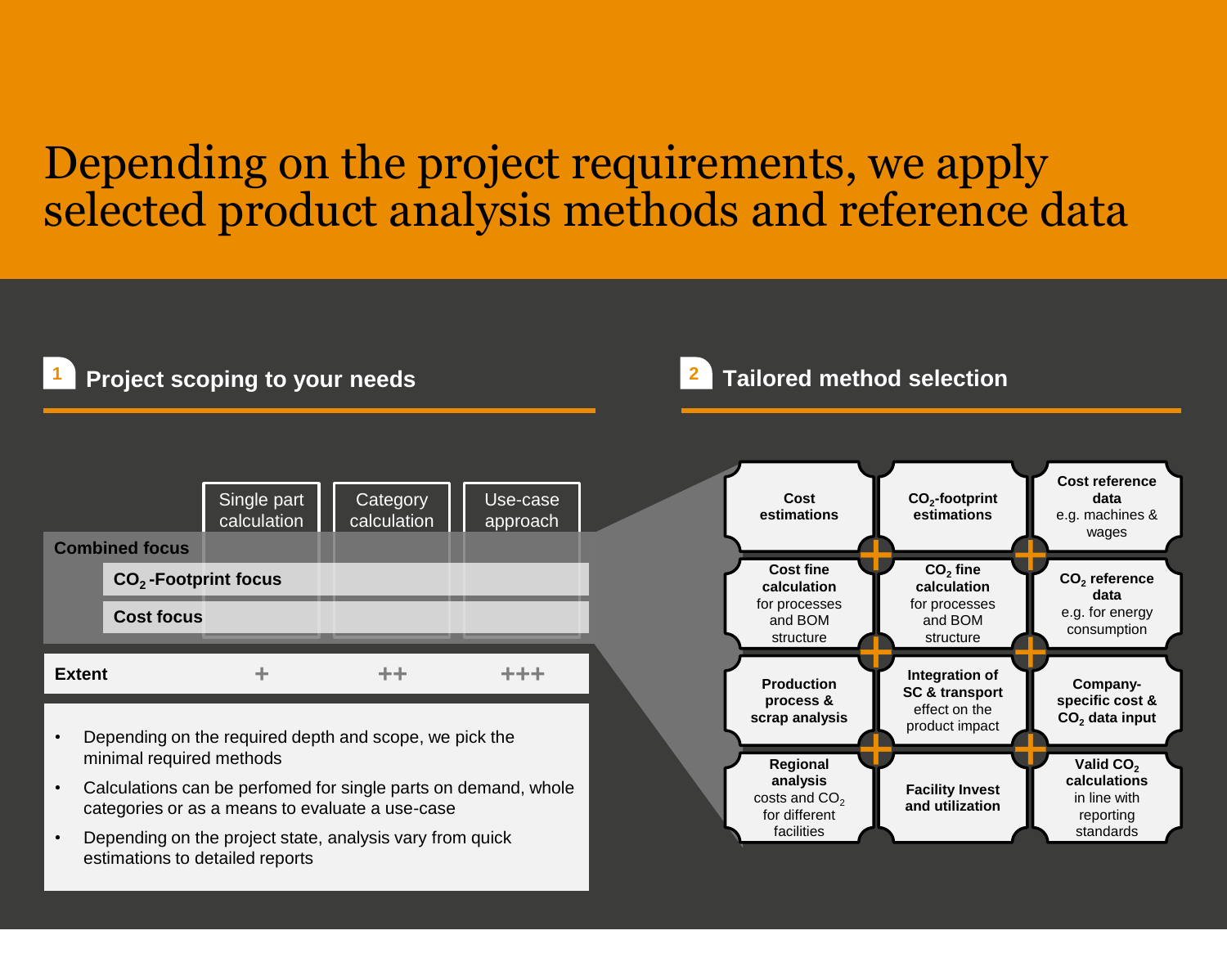

### Our experts calculate your individual carbon footprint per product based on our proven cost calculation methodology



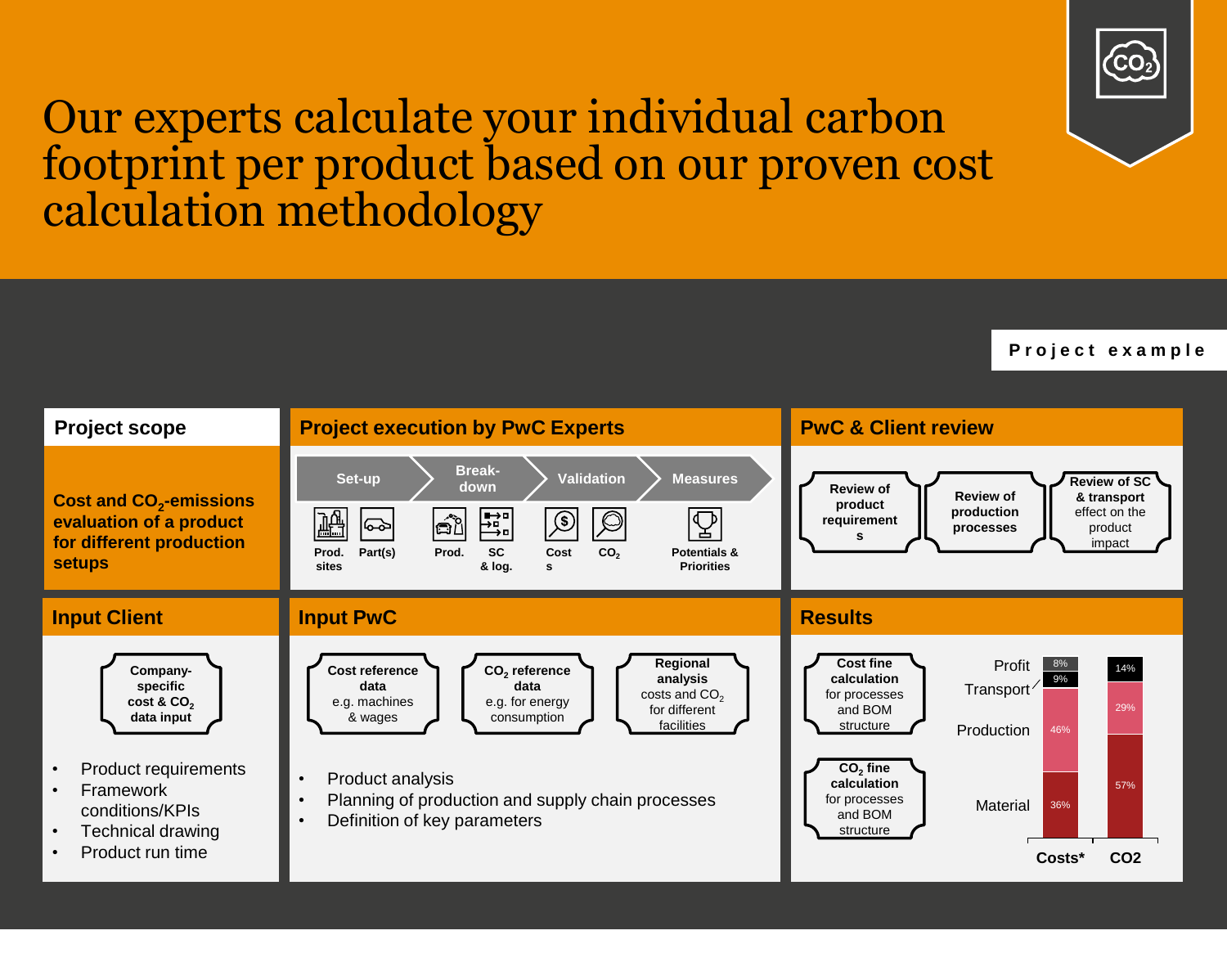

### Our digital solution "Cost & Carbon Manager" provides a quick way for a combined bottom-up analysis



**PwC** 

PwC's **Cost & Carbon Manager** delivers the database and digital framework for a transparent cost & CO $_2$ -emission calculation.

The calculations satisfy the requirements from the greenhouse gas protocol (GHG scope 3).

By using our bottom-up calculation tool we support you to quickly calculate parts and to focus on the relevant efficiency levers.

### **Core features at a glance**

| <b>Process View</b><br>Selected Process Step Name: Material Conditioning (Mixing and Drying)<br>Selected Process Step Cost 0.05 € |                                                    |                |                        |                     |                                                               | $+$ -            |                      |
|-----------------------------------------------------------------------------------------------------------------------------------|----------------------------------------------------|----------------|------------------------|---------------------|---------------------------------------------------------------|------------------|----------------------|
| $\mathbf{E} = \mathbf{E} \mathbf{E} \mathbf{E}$                                                                                   |                                                    |                |                        |                     |                                                               | $\rightarrow$    |                      |
| Information Labour Settings Additional Settings Machines Die/Tooling Consumables Documents                                        |                                                    |                |                        |                     | Add Step                                                      | Remove Step      |                      |
|                                                                                                                                   |                                                    |                |                        |                     |                                                               |                  |                      |
| <b>Basic Information</b><br>Name*                                                                                                 | Accuracy                                           |                |                        | $\hat{\phantom{a}}$ | <b>Calculation Result</b><br>Total                            | Motorabdeckung   |                      |
| Material Conditioning (Mixing and Drying)<br>Process Time Calculator                                                              | Calculated                                         | $\checkmark$   |                        | $\hat{\phantom{a}}$ | 5.60€<br>Weight<br>1.0800 kg<br><b>Investment</b><br>766,500€ |                  |                      |
| Process Time                                                                                                                      | $\mathbb{C}$<br>Type                               | Parent Name    | Name                   | Investment          | Needed Amount                                                 | Total Investment | Capacity Utilization |
| $\sim$<br>$\mathbf{s}$                                                                                                            | $\mathbf{s}$<br>$\mathbb{K}^{\times}_{\mathbb{R}}$ | Motorabdeckung | Gravimax GMX 274       | 55,000€             | 1                                                             | 60,000€          | 7%                   |
|                                                                                                                                   | KX                                                 | Motorabdeckung | Coolmax 250            | 22,000€             | $\mathbf{1}$                                                  | 23,000 €         | 7%                   |
| Relect<br>$\gamma_1$                                                                                                              | КX                                                 | Motorabdeckung | Drymax ES 100/400      | 35,000 €            | 1                                                             | 35,000 €         | 7%                   |
|                                                                                                                                   | КX                                                 | Motorabdeckung | Duo 7050/1000          | 491,000 €           | 1                                                             | 491,000€         | 48%                  |
|                                                                                                                                   | 腏                                                  | Motorabdeckung | 4400F 45-2.8           | 79,000 €            | 1                                                             | 79,000€          | 48%                  |
|                                                                                                                                   | $^{\circledR}$                                     | Motorabdeckung | Injection Moulding Die | 150,000 €           | $^{\circ}$                                                    | $0 \in$          | 0%                   |

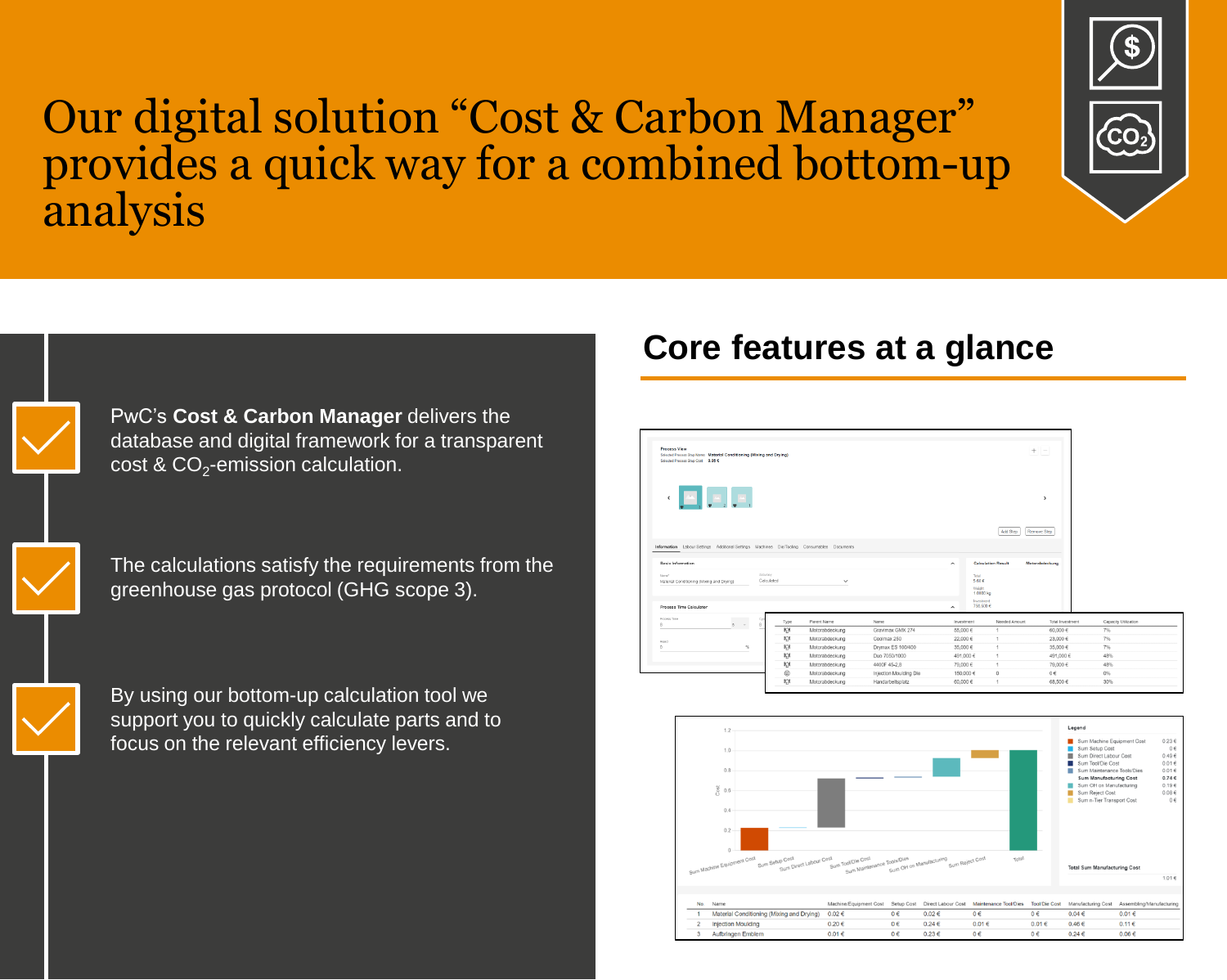

# PwC and Strategy& developed the competency to execute your product impact calculations

#### **Industrial manufacturing is one of the most important industries today**

**Many years** of **comprehensive experience** in the field of industrial manufacturing – both, on overall system level and components level

#### **Hands-on experience**

**Hands-on experience** from the **field operation** and tier-down activities in different depth and complexities

### **Emphasize on ESG**

The PwC network has a huge opportunity to accelerate the transition to **a net zero and ESGdriven future** in collaboration with its clients



#### **Know-how**

Our deep knowledge in product cost optimization enables us to **embark on the sustainable journey** with you and calculate **CO<sup>2</sup> -footprints** 

### **Intercultural project experience**

**Experience** with the **culture** and **processes of other countries through numerous international projects around the globe**

#### **Innovative methods and tools**

**Methodological competence** and **tools** for all relevant project steps of should cost modelling, e.g. **benchmarking, idea data base** and **system optimization**



**PwC**